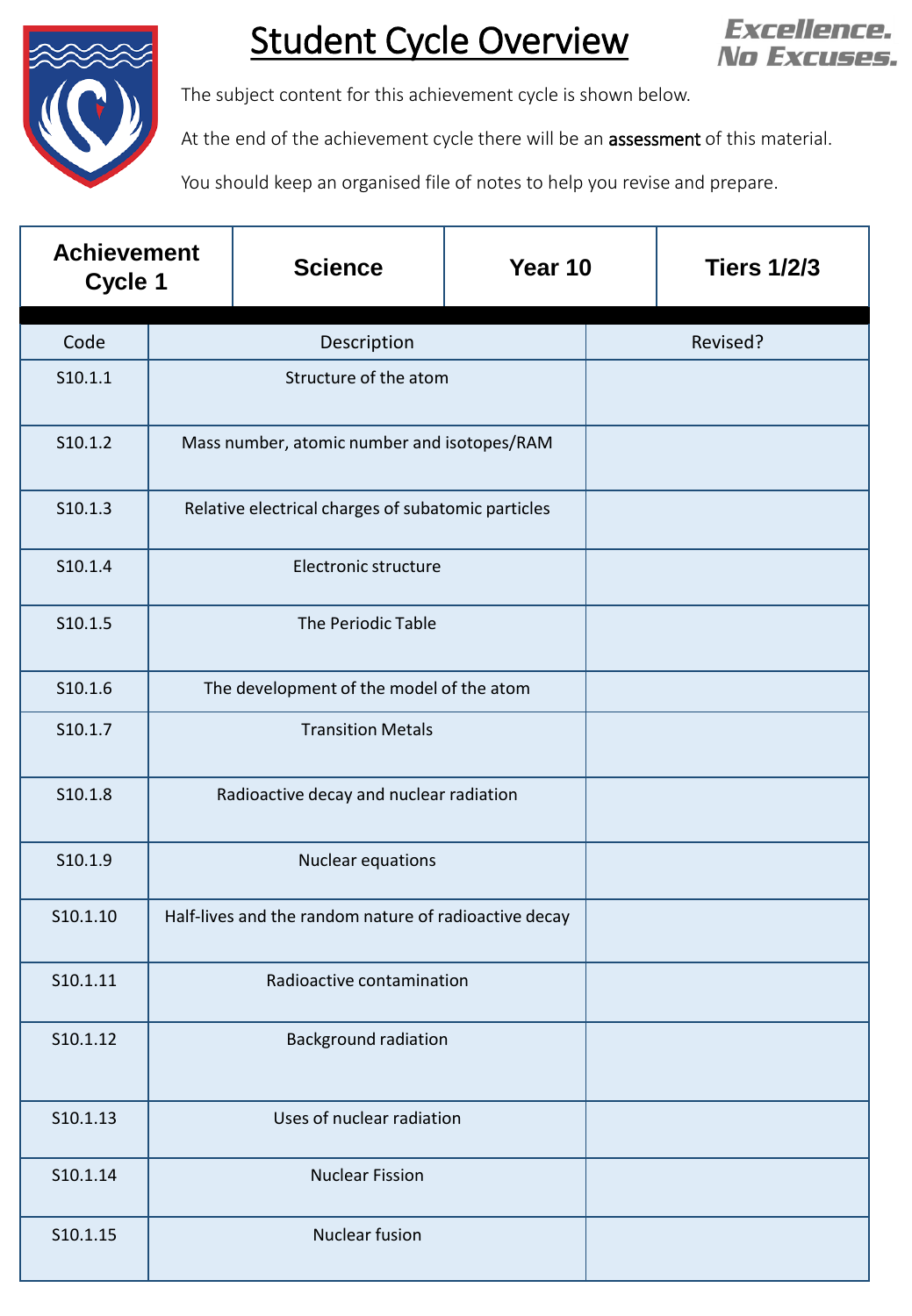

## Student Cycle Overview



The subject content for this achievement cycle is shown below.

At the end of the achievement cycle there will be an **assessment** of this material.

You should keep an organised file of notes to help you revise and prepare.

| <b>Achievement</b><br>Cycle 1 |                                          | <b>Science</b> | Year 10 |          | <b>Tiers 1/2/3</b> |  |
|-------------------------------|------------------------------------------|----------------|---------|----------|--------------------|--|
| Code                          | Description                              |                |         | Revised? |                    |  |
| S10.1.17                      | <b>Light Microscopes</b>                 |                |         |          |                    |  |
| S10.1.18                      | <b>Electron Microscopes</b>              |                |         |          |                    |  |
| S10.1.20                      | Eukaryotic & Prokaryotic Cell Structures |                |         |          |                    |  |
| S10.1.21                      | Cell Specialisation & Differentiation    |                |         |          |                    |  |
| S10.1.22                      | Culturing microorganisms                 |                |         |          |                    |  |
| S10.1.23                      | Chromosomes, mitosis and the cell cycle  |                |         |          |                    |  |
| S10.1.24                      | Stem cells                               |                |         |          |                    |  |
| S10.1.25                      | Diffusion                                |                |         |          |                    |  |
| S10.1.26                      | Osmosis                                  |                |         |          |                    |  |
| S10.1.27                      | Active transport                         |                |         |          |                    |  |